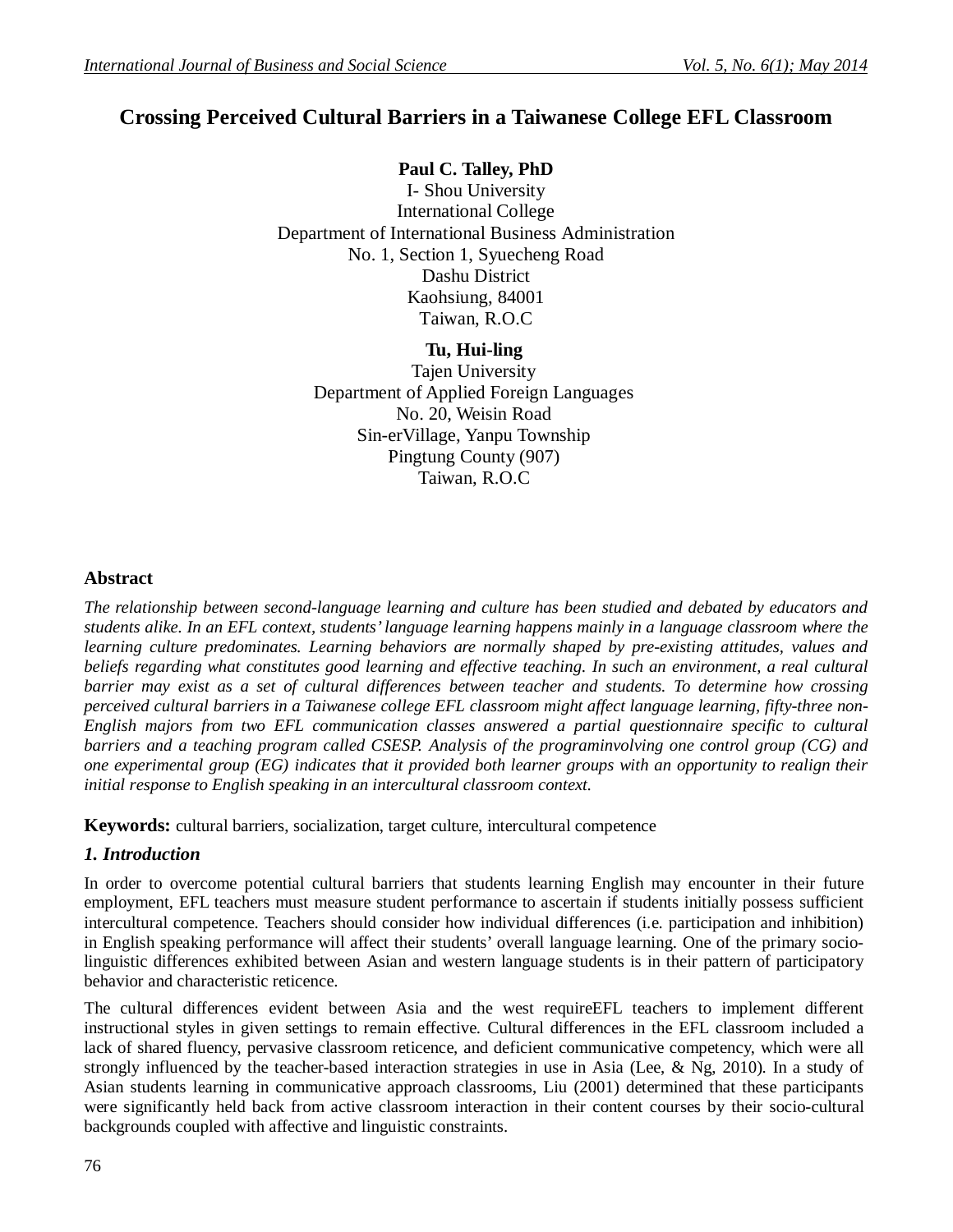Increasingly, language programs strive to develop students' tolerance and understanding of other cultures, and hence, their ability to function in an international and intercultural context. Furthermore, Black (2004), among other scholars, suggested that future tourism and hospitality-focused language programs will become multinational, and more importantly to this study, multicultural.In addition, intercultural competence is the "knowledge, skills, and abilities to participate in activities where the target language is the primary communicative code and in situations where it is the common code for those with different preferred languages" (Byram, 1997; cited in Hall, & Verplaeste, 2000, p. 109).Intercultural competence "involves the ability to communicate in all types of encounters regardless of the specific cultural context"(Kim, 1991, p. 99). Included in this context is the knowledge necessary to manage differences between communicators, cultural and otherwise, and the ability to deal with accompanying uncertainty and stress. This knowledge is important because it helps increase tolerance of strangers, promotes the goal of foreign language learning, and furthers an appreciation of differences among disparate cultural groups.

Cross-cultural barriers result in difficulties for people to communicate with others of different cultures. According to McDermott and Gospodinoff (1981) differences in language and culture may not necessarily lead to a misunderstanding or conflict in the classroom; however, it is understood that cultural barriers will form the "boundaries" and "borders" of a classroom's micro-politics. For instance, Fu (1991) claimed that Asian teachers have more authority in teaching situations than western teachers have in the classroom which greatly affects accessibility. Similarly, Upton (1989) characterized western teachers as informal facilitators and coaches who used humor and originality during their classroom instruction.

Although there is no clear one-to-one relationship between one's language and one's cultural identity, language remains *the* most sensitive indicator with regards to the relationship between the individual (i.e., student) and a given social group (i.e., classroom) (Kramsch, 1998). This relationship, in either regard, encompasses an understanding of the many cultural barriers that EFL students may face in the classroom while trying to learn English.

#### *2. Culture and Language Learning*

The definition of culture in foreign language learning encompasses strong intercultural aspects since it involves acquiring a second language across the political boundaries of other nation-states. Since English is no longer restricted to western cultural contexts (Kachru, & Nelson, 2007), it should be expected that foreign language learning becomes a normal part of one's education and characterizes the individual. The language learning classroom focuses students' intercultural competence to communicative ends by developing self-identity, awareness of others' identities, and by stabilizing social change (Cortazzi, & Jin, 1999). So, students are expected to develop intercultural competence as a skill in addition to the four traditional skills of reading, writing, listening, and speaking.

In a EFL classroom context, students' language learning happens whenever the culture of learning must be attended to. As such, students' learning behaviors are principally shaped by their pre-existing attitudes, values, and beliefs about what constitutes good learning and effective teaching. It should be noted that these influences bear specific cultural properties (Cortazzi, & Jin, 1996). In an Asian cultural setting, students tend to be socialized into a particular culture of learning which emphasizes discipline, attention, diligence, note-taking, clarity, hierarchical structures, and rote forms of memorization (ibid.). The roles of both students and teachers are well defined by traditional standards of conduct. Students are taught to be submissive to teacher authority, and teachers are supposed to transmit knowledge and to be responsible for students' learning (On, 1996). The kind of ready engagement and interaction with both teacher and classroom peers may be an uncomfortable experience for Asian students unaccustomed to such communicative language teaching approaches and practices (Liu, 2001).

According to Breen (2001), the language classroom may be seen as its own unique culture with an emphasis on contextual social and cognitive variables related to language learning. Certain key assumptions can be made about features relevant to classroom communication, principally that any cultural aspect in a language classroom is interactive. Learners benefit from learning together, and learning is based on the willingness and capability to forego inhibitions and engage in "stimulated communication within classroom-specific interaction" (ibid., p. 129). The culture of the language classroom is collective and jointly constructed by teachers and students alike. Lessons evolve dynamically from the class' explicit and implicit negotiation of the content material and social interactions and from the teacher's advance planning.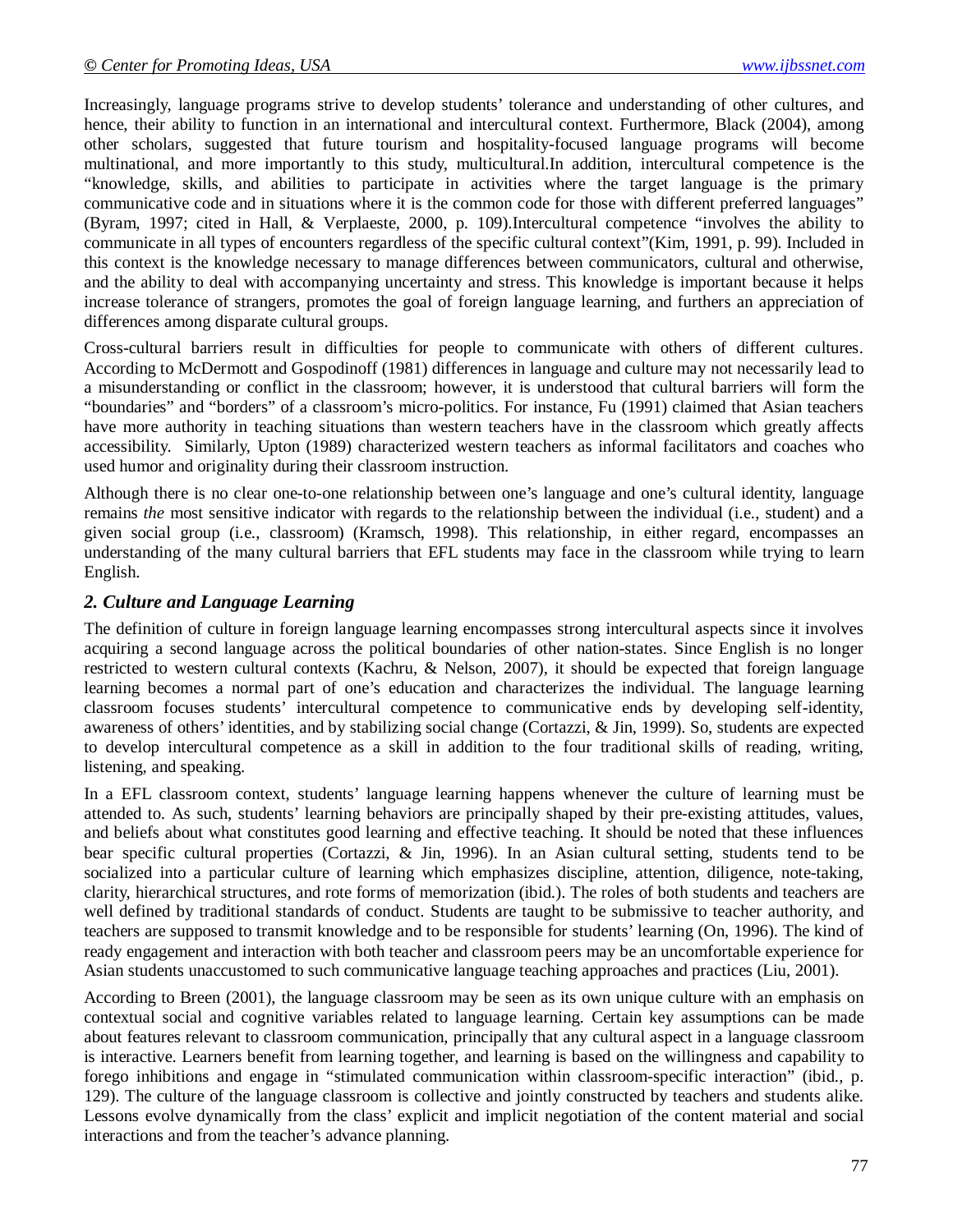The notion of the classroom comprising a culture is approved by Hall (1999), who regarded it as a socio-cultural community based on shared goals, shared resources, and shared patterns and norms for participating as legitimate members of that community of learning.

Parry and Su (1998) suggested that students be actively involved in the process, because such involvement cannot be taken for granted, it is the responsibility of the teachers to stimulate it. Therefore, the culture of the classroom should encourage students to discover information rather than given it (Duckworth, 1987), so that emphasis should be placed on student initiative and autonomy (Stevick, 1976).Culture and language learning are closely aligned since language expresses cultural reality (Kramsch, 1993). Through the daily construction and social organization of classroom discussion, students can create dialogues with others that will test their choice of "frames and footings" (ibid., p. 51) in a shared context. Despite the fact that a collaborative classroom setting affords language students ample opportunities for further language development, significant cultural barriers remain as obstacles for Taiwanese EFL students.

#### *3. Cultural Barriers for Taiwanese EFL Students*

Although there is no clear one-to-one relationship between one's language and one's cultural identity, language remains *the* most sensitive indicator with regards to the relationship between the individual and a given social group (Kramsch, 1998). This relationship, in either regard, language or identity, encompasses many of the cultural barriers that Taiwanese EFL students may face in the classroom while trying to learn English. Encountering the nexus between language learning and culture presents some unique challenges to young language learners. Inasmuch, students often experience cultural barriers in their process of adjustment to the host educational environment in three significant ways: (a) acculturation, (b) culture shock, and (c) social distance.

First, acculturation is considered as a type of assimilation that will occur whenever a minority individual or group first arrives in a host environment (Gordon, 1964). According to Gordon, acculturation may take place regardless of simultaneous sub-assimilation (i.e. cultural or behavioral, structural, material, identificational, attitude receptional, behavioral, and civic) taking place. For example, foreign students can strive to acculturate in a host educational setting by learning a non-native language within a foreign cultural context and then behave accordingly. This means that acculturation may be thought of as the final goal, or barrier, of cross-cultural adaptation into the new learning experience of the EFL classroom. However, Teske and Nelson (1974) pinpointed that acculturation provided that the goal of complete assimilation into a given culture was neither a necessity, nor was it inevitable. Sometimes, acculturation would be met with resistance because of its considerable influence and threat to the student's native cultural identity. Accordingly, acculturation formed a major cultural barrier to students attempting to learn a foreign language. Kim's (1992) theory of acculturation indicates the importance of communication to the acculturation process. In the theory, intercultural identity was used to identify an individual's ability to grow beyond their original culture and to encompass a new culture, gaining additional insight into both cultures in the process. To be specific, acculturation and intercultural identity described communication as the mediating process to facilitate the transition from one culture to the next. Kim (1992) maintained that increasing interpersonal communication within the new host environment will result in increased acculturation. In order to accomplish interpersonal communication within the host community of the new target culture, language competence is necessary.

Second, a student's introduction to a new cultural learning may result in either an attempt at communication or in the formation of a cultural barrier. Communication bridges cultural gaps and results in shared opportunities for teachers and students to learn and then to adapt to mutually agreeable levels of linguistic and social understanding in the EFL classroom. Culture shock results when there is a level of "anxiety that results from losing all of our familiar signs and symbols of social intercourse" (Oberg, 1960, p. 177). It may occur whenever cultural dislocation and the "foreignness" of the learning context initiates in a cultural conflict for the student. Inevitably, culture shock heightens emotional sensitivity in the learner, a failure to adapt, or in both. When students are plunged into an unfamiliar culture and then surrounded by unfamiliar language they will usually experience some degree of culture shock. These uncomfortable situations will be associated with a variety of negative feelings that may range from emotional irritation to outright physical illness (Adler, 1972). The firsthand experience of culture shock inevitably causes students to adapt to the formation of cultural barriers that are at times both contextual and oppositional to one another (Kim, 2001).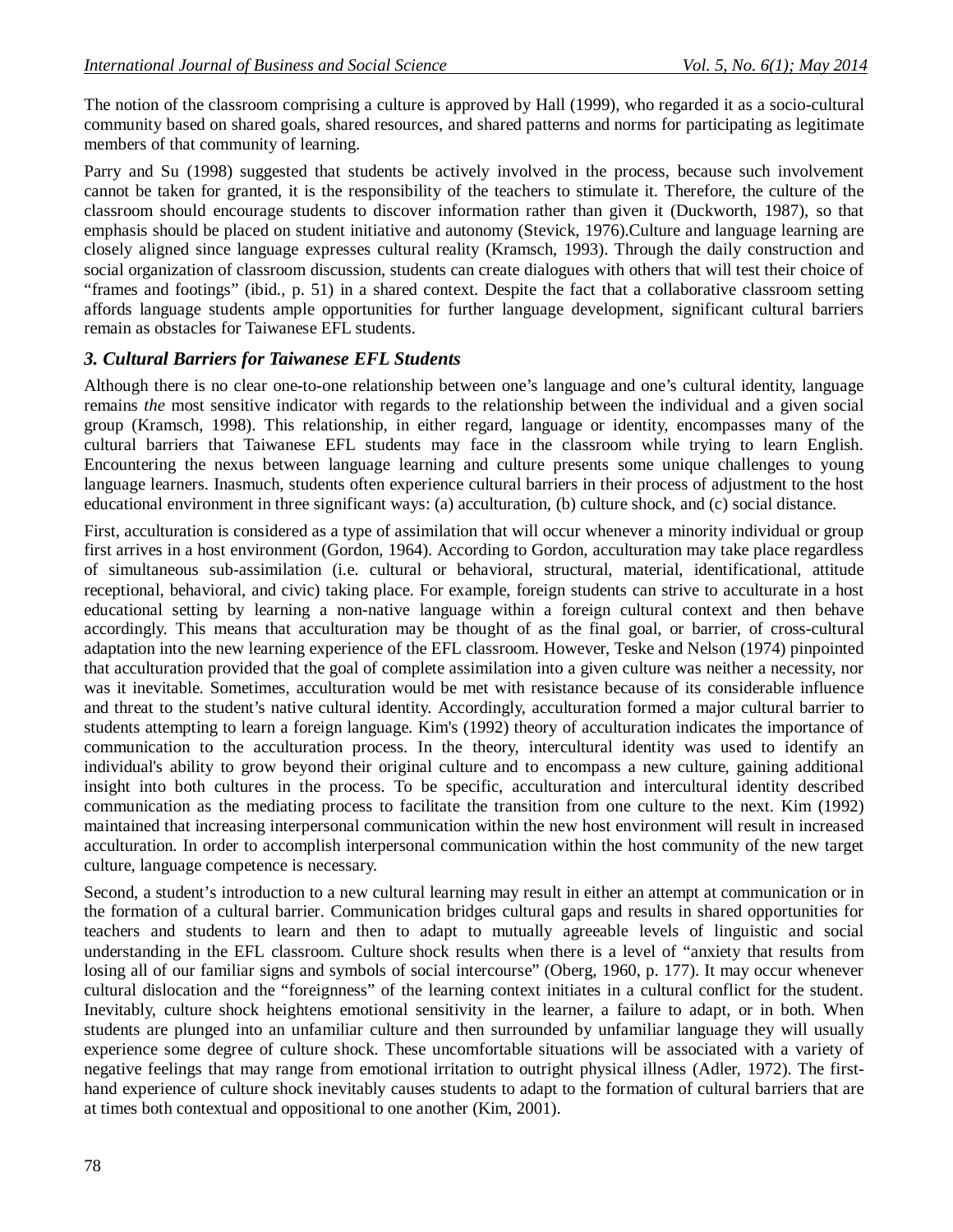A third cultural barrier that may result from social distance which demonstrates a user's social standing that is comparatively similar or contrastively different from others in one's relative peer group. Feelings of social distance influence students' personal communications and may affect the way to learn a language in a host country or even within their own country (Richards, & Schmidt, 2002). Social distance is determined by various factors, including the learner's ethnicity, political status, economic status, social status, or minority vs. majority status within the learning environment. It should be noted that Oxford (1990) proposed a list of social and affective strategies for language learners to adopt in order to control social distance in the learning situation.

Some cultural barriers are more complex and require further examination. Learning a foreign language is not easy because of the adequate amount of personal adaptationrequired. For example, EFL students frequently encounter a change in their new teacher's fundamental approach to classroom instruction and in the culture of learning they may have been accustomed to back home. Littlewood (1981) explained that the ubiquitous idea of the CLT approach found in western classrooms may conflict with certain pre-existing cultural notions students may harbor about supposed teachers' roles and appropriate teaching methods. Karava-Doukas (1996) indicated that the mismatch between the teachers' beliefs and western classroom practices may yet be attributable. A mismatch may exist because the teacher did not examine the EFL students' attitudes prior to implementing new classroom instructional approaches that are outside their students' cultural frame.

It is with greater frequency that Taiwanese students and teachers alike encounter cultural barriers while learning and teaching English. Tsai (2007) indicated that the traditional Confucian pedagogy in Taiwan's education system discouraged EFL students to communicate in English since test-oriented grammar and reading skills were of more immediate concern to learn than content knowledge. As such, it is understandable that Taiwanese students will focus on form and content but not upon the content in the texts. Ting-Toomey (1985) indicated that Asian students from high-context cultures experience barriers to understanding from a collective or traditional expectation of what is acceptable as classroom behavior. On the other hand, western teachers from low-context cultures experience barriers to understanding and potential conflicts whenever their individual normative expectations of acceptable classroom behaviors are violated. As such, Asian EFL students often interact on a completely different level than western teachers might presently understand or appreciate. In Asian culture, open confrontation is to be avoided, risk is to be avoided, and uncertainty is to be avoided (ibid.). As a result, it is felt that it is the responsibility of students from high-context cultures to overcome their own cultural barriers if they are to achieve their goal of language in low-context cultural environments.

It should not be ignored that some of the cultural barriers that EFL students experience may be somewhat disagreeable since they can be influential, paradigmatic, institutional, stereotypical and even hyper-localized to the classroom setting and learning (Kim, 1997).In the case of the international college EFL classroom, the forms of cultural barriers that EFL students are most likely to face involve the paradigmatic and stereotypical. In the Taiwanese paradigm, the host environment of a western EFL classroom where the CLT approach tends to govern communicative norms of behavior and assessment (Kim, 2001). This choice of a learning context means that EFL students are required to conform to western (low-context) teaching or learning conventions while studying. Opposition will occur because of differing notions of what constitutes classroom learning. From an Asian pointof-view, very little must change relative to prior classroom learning experiences because the classroom and students are Asian. From a western point-of-view, the native English-speaking teacher (NEST) and the communicative approach to language teaching he or she instructs with should be accommodated. As a result, Asian EFL students are faced with definitive cultural barriers. Foremost, is the stereotype that they are confronted with when they are labeled as reticent in the classroom (Lee,  $\&$  Ng, 2010). In such a situation, EFL teachers will characterize their classrooms as "silent" or their students as "passive and reticent" because of the comparisons made to western models used as a cultural yardstick.

In sum, the daily cross-cultural language learning experience of international students may extend students' probable cultural barriers of acculturation, culture shock, social distance past the original confines of the academic setting and into a student's social and professional life as well. Problems with acculturation may result from stress caused through encountering the target culture, and it will progressively abate as the learner becomes more empathetic with persons in the target culture. Culture shock results from an underlying insecurity about communicative competence which may be mitigated through familiarity and orientation. Consequently, the problem of social distance occurs because of the learner's own perceptions of personal understanding and acceptance.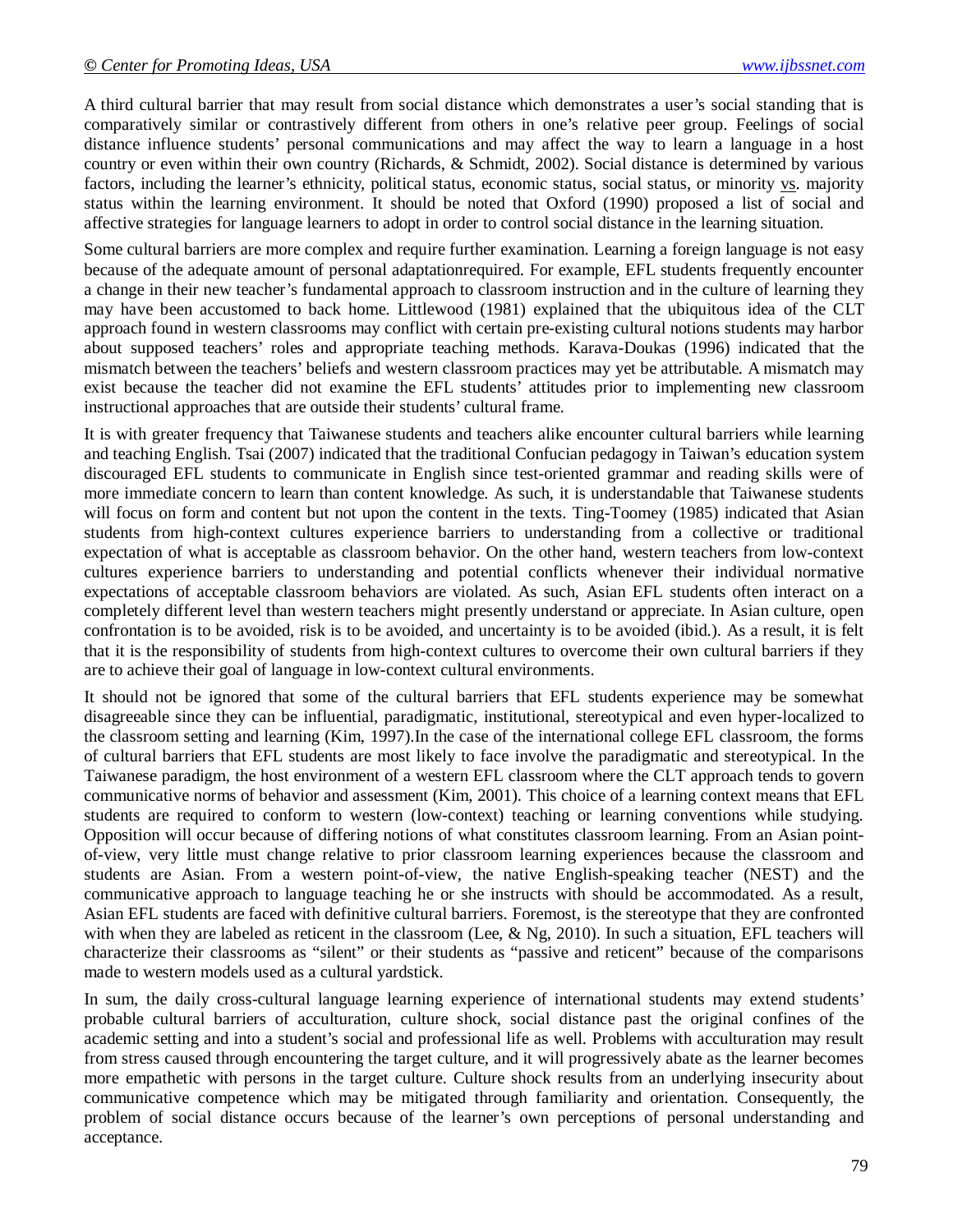Further, cultural barriers exist in resistance to imposed cultural norms, inability to assimilate, and passiveaggressive behaviors resulting from reactions to all-of-the-above. These individual and group impressions will be eliminated gradually as the EFL learner finds social solidarity between his or her own culture and that of the target culture.

#### *4. Crossing Cultural Barriers for EFL Students*

To bridge communication gaps, Cheng (2000)suggested that teachers should provide students with "a necessary support" and allow learners the opportunity to plan before they produce. Tsui (1996) advised that students should "check their answers with their peers before offering them up to the whole class" (p. 160) as a means to encourage students to speak up. Similarly, a small-group discussion among peers may also engender more confidence among the students prior to large-scale classroom discussion. Kojima (2004)further suggested the inclusion of *realia* (i.e. authentic materials in illustrative examples) in the classroom, outside language activities (i.e. suggested ESL/EFL websites, creation of school web-pages, and corresponding with key-pals), and studying for a purpose (i.e., standardized examinations such as IELTS, TOEIC, TOEFL, and STEP), would help increase interest in classroom participation.

Many studies have been conducted to determine how cultural barriers in the EFL classroom might be overcome through a variety of interventions and classroom teaching innovations. Aljumah (2011) investigated the communicative barriers for about 500 Saudi Arabian students' experienced in their unwillingness to speak over a five-year (i.e. since 2006) study of EFL/ESL university classrooms in Saudi Arabia. This qualitative study focused on the preferred feedback mechanisms students used by "teaming up with friends" (ibid., p. 87) during classroom activities. The study attributed the results to the length of the study and the number of participants involved. The in-depth nature of practical and integrative teaching procedures to eliminate barriers was never fully explored, and it was simply hinted at.

In a study of whether or not inclusion of the CLT approach in the EFL classroom affected the elimination of cultural barriers, Nakatani (2005) divided 62 Japanese female learners of English into two groups: an experimental group (EG) and a control group (CG). In an analysis of the research data, he found that the EG participants in the study significantly improved their oral proficiency test scores but the CG participants did not. As a result, Nakatani claimed that CLT strategies instruction provided the best treatment of remediation of reticence. Nataatmadja, Sixsmith, and Dyson (2007)interviewed 20 academicsfrom a Faculty of Information Technology at an AustralianUniversity and conducted focus group interviews of 36 local and Asian students. Several culturaland linguistic factors were identified and several strategies for improving classparticipation were suggested. These strategies included teachers addressing students' communication anxiety directly, using games and simulations during teaching, and explicit teaching of foreign language learning strategies themselves. Lee (2009) suggested that by giving pre-written verbal responses could overcome communication barriers because EFL students would be able to enhance their spoken classroom participation until they could initiate the same on an impromptu basis. According to Nation (2000), language instructors can create multiple opportunities for students to make use of background knowledge and experiences with strategies. Communicative skills and performance techniques involving these culture-based strategies may be pre-taught to guide students in accomplishing the tasks they will encounter in class. In sum, teachers have to understand culture and language learning, be able to describe cultural barriers that exist for EFL students, and to show EFL students how to cross these cultural barriers using the means at their disposal.

### *5. Introduction to the CSESP Teaching Program*

The 16-week CSESPteaching program used in this study was implemented in three stages. In the first stage, the preparation stage, the instruments for the study were applied or generated, including the teaching materials, worksheets, assessment forms and criteria, and questionnaires. The proposed teaching and assessment procedures to be used was discussed or determined by the instructor involved in this study and feedback was solicited from peer instructors. Also, a pilot study was conducted to ensure the reliability and validity of relevant instrumentation, and to make appropriate modifications as needed.

In the second stage of this study, the subjects were divided because of cohort into two groups, an EG and a CG. Both groups possessed similar communication skills instruction, but with slight differences in speaking and assessment processes. Before regular English speaking content instruction, the *English Speaking Pretest* was administered to both groups of subjects.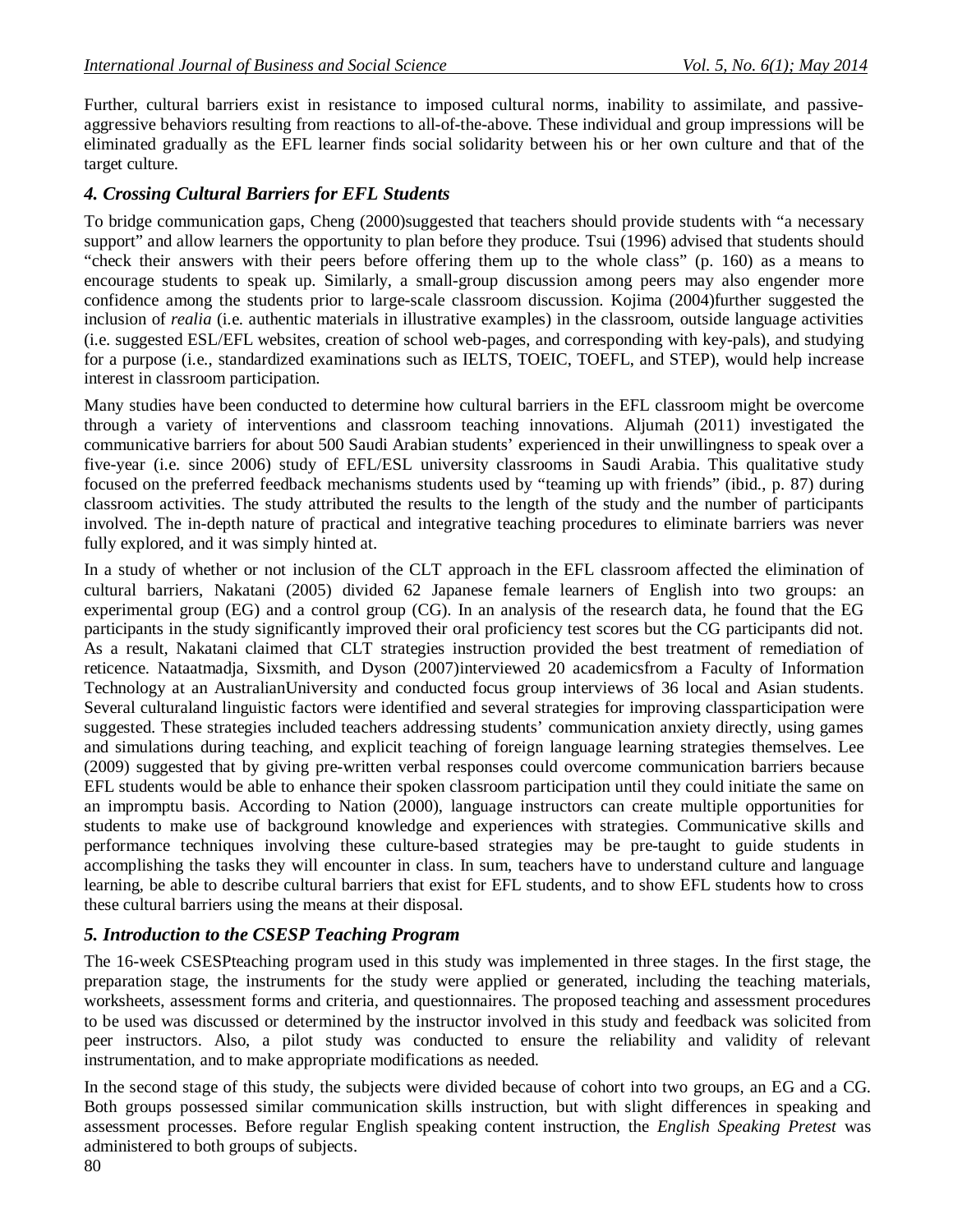Then independent-samples *t*-tests were applied to control the variable of English speaking proficiency of the subjects of both groups. To ensure the inter-reliability of the assessment of these study elements, two separate raters were employed to score the *English Speaking Pretest* conducted with both groups. In addition, a*Pretest*  questionnaire was provided for the EG and the CG before the treatment in order to determine their exposure to an English speaking communication anxiety level. The EG and the CG were provided with the same English speaking material throughout the study, but they were graded to perform English speaking differently. The EG students were further scaffolded in group discussions, and role play simulations using the oral cultural assimilator (OCA) models, and also in their oral presentations. The subjects in the EG received explicit instruction in personal awareness of expected classroom participation behaviors and then in methods that assisted in the development of learner autonomy. Meanwhile, the CG received only the regular classroom instructional content without the inclusion of scaffolded or learner autonomy treatment.

The EG and the CG were provided with similar classroom instructions, but they were exposed to different speaking and assessment processes. That is, both groups of subjects were provided with many of the identical instructional settings and tasks to accomplish, except for slight differences, such as self-assessments, peer assessments, group discussions, and video and aural exercises were aimed at intercultural and participatory aspects of classroom behavior. Both groups used the same texts, provided as handout materials by the instructor's selection.

In the third stage of the study, the EG and the CG were asked to take the *English Speaking Post-test* and once again independent samples *t*-test was applied to compare both groups' English speaking performance. In addition, the*Post-test* questionnairewas applied once again in the EG and CG groups to determine their awareness levels of the multi-focus aspects of this study after the treatments took place. Subsequently, audio-recorded, face-to-face interviews were conducted and then with ten EG and ten CG subjects to provide qualitative data related to this study's findings. Finally, the collected data was analyzed.

#### **5.1 Comparison between the CG's and the EG's Responses to the Target Culture in the CSESP**

This section presents the statistic results of the CG's and the EG's' responses to the *Pre-study* and *Post-study*  questionnaire*.* The independent-samples *t*-test analysis was applied to compare the CG's and EG's responses to English speaking culture after the CSESP. The results of the analysis are discussed quantitatively and qualitatively. The statistical results are presented in Table 1 and Table 2.

As illustrated in Table 1, there are no significant differences in the subjects' responses to Items 1-15 of the questionnaire as related to the target culture and English learning after the CSESP. The average mean scores of responses to Items 1-15 of the CG (3.64) and those of the EG (3.75) are respectively above 3.0. It shows that both the CG and the EG had positive responses to the target culture after CSESP. Likewise, the result derived from the mean scores of the responses to the two groups is considered to also be positive since they are both above 3.5.The result shows that both the EG and CG subjects considered cultural content to be of value in effectively learning how to speak more English after the study. The results contradict with the CSESP's thesis that the use of intercultural content in an English speaking class helps them develop English speaking skills.

#### **5.2 Comparison between the CG's and the EG's Responses to Reticence after the CSESP**

As shown in Table 2, there is a significant difference for the EG's and the CG's responses to Item 21 ( $t = 2.00$ , *p* = .050≤. 05). For instance, the EG felt their lack of English language ability inhibited meaningful speaking and participation in the EFL classroom after the CSESP. The response is consistent with Liu's (2009) study finding indicated that "low English proficiency was the greatest contributor to university students' reticence in English language lessons" (p. 160). This claim was also made by the students' responses to the semi-structured interview provided as part of this research.

In sum, the overall statistical analysis result indicates that the CSESP provided the CG and the EG with an opportunity to realign their initial response to English speaking in an intercultural context. However, the CSEPS did not have a significant effect because the CG and the EG were exposed to the CSESP for too brief a period of time. Without affirmation and supportive language skills environment afforded by scaffolded English speaking instruction, the CG would quickly revert to the non-communicative or reticent individuals they were at the beginning of this study.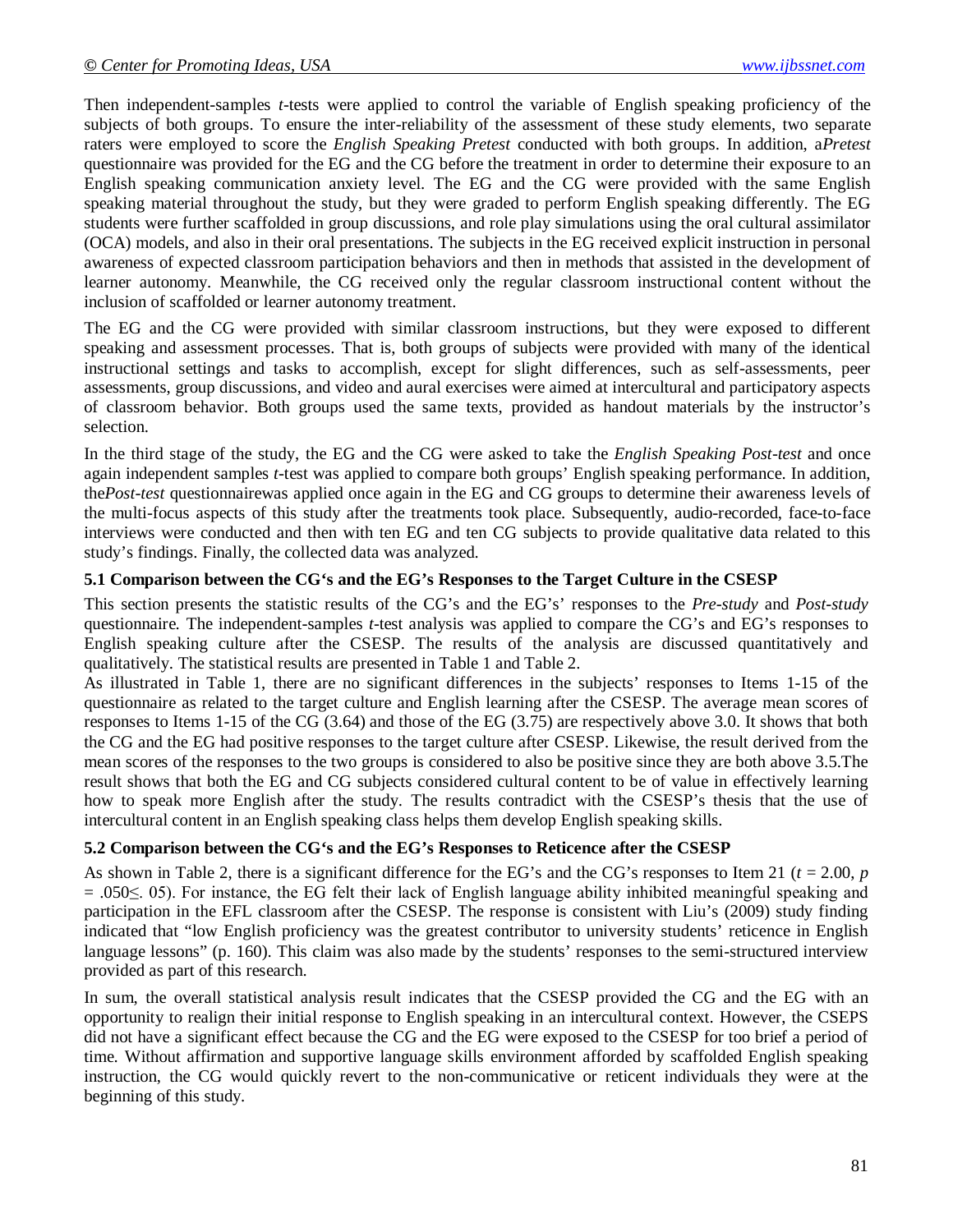The following excerpts of one of the student responses to an item on the *Interview Form*provide additional information and explanation related to study participants' feelings of reticence based on feelings of language nonproficiency in the EFL classroom setting.

I am not sure what I am talk is correct; so I don't say nothing (sic). (EG Student  $-3$ )

I think they are similar with me. They just don't want to say because their English is also not good. (CG Student – 11)

As seen from the excerpts, EG Student  $-3$  stated that he was uncertain about the correctness of what he was saying, so as a result this student chose to say nothing and to remain silent during class discussion. This choice can easily lead to a misunderstanding with the teacher since active oral classroom participation is strongly encouraged in modes of western teaching similar to that of the CSESP. The teacher may view silence as the student's failure since the stated purpose of the class is to speak and to actively participate. The above excerpt for EG Student - 11 shows that EG and CG participants were often self-deprecating or under-rated their overall English proficiency or spoken English proficiency. These feelings of inadequacy had the effect of producing anxiety which lead to reticence. In addition, EG Student – 3 voiced concern about correctness is supported Price's (1991) study of Chinese-speaking university students'English speaking reticence.

Non-participation in classroom activities may or may not be evidence of reticent behavior. Likewise, it has been well established (Horwitz, et al., 1986) that communication anxiety was made up of communication anxiety and a self-evident nervous predisposition. The general effect of implementing CSESP instruction in the EFL classroom was to promote participation through a carefully scaffolded learning environment that would hopefully create ample opportunities for speech output in the target language, English. The increased opportunities and method of instruction were intended to reduce reticence through focusing on task and accomplishment rather than on assessment and formal presentation.

#### *6. Discussion and Conclusion*

There is only one significant difference in their responses to the target culture between the EG and the CG subjects in the CSESP. In addition, the higher mean score of the CG than that of the EG, they show that both the EG and the CG subjects in the CSESP liked learning culture in the CSESP. To be specific, they liked to compare my own culture with others in the English classroom. For instance, students would often include comments about real examples of the kind of intercultural experiences they experienced with foreign friends and guests at the school's hotel and restaurant. In addition, they liked to share intercultural experiences based on travel abroad with others in the English classroom. For instance, several of the students had experienced homestays in Canada and the U.S. They were encouraged to share their experiences of celebrations and holidays and to compare them with the local variety.

#### *References*

- Adler, P. S. (1987). Culture shock and the cross-cultural learning experience. In L. F. Luce, & E. C. Smith (Eds.), *Toward internationalism: Readings in cross-cultural communication* (2nd ed., pp. 24-35)*.* Cambridge, MA: Newbury.
- Aljumah, F. (2011).Developing Saudi EFL students' oral skills: An integrative approach.*English Language Teaching, 4*(3), 16-42.
- Belchamber, R. (2008). The advantages of communicative language teaching.*The Internet TESL Journal*. Retrieved January 14, 2012, from http://iteslj.org/Articles/Belchamber-CLT.html
- Black, K. (2004). A review of factors which contribute to the internationalization of a program of study.*Journal of Hospitality, Leisure, Sport, and Tourism Education, 3*(1), 5-18. Retrieved October 27, 2012, from http://dx.doi.org/10.3794/johlste.31.51
- Breen, M. (2001). The social context for language learning: A neglected situation. In C.N. Candlin, & N. Mercer (Eds.), *English language teaching in a social context: A reader* (pp. 122-44). London: Routledge.
- Byram, M. (1997).*Teaching and the assessing of intercultural competence.*Clevedon, UK: Multilingual Matters. Cheng, X.T. (2000). Asian students' reticence revisited.*System, 28*(3), 435‐446.
- Cortazzi, M. & Jin, L. (1999). Cultural mirrors: Materials and methods in the EFL classroom. In E. Hinkel (Ed.),*Culture in second language teaching* (pp. 196-219). Cambridge: Cambridge University Press.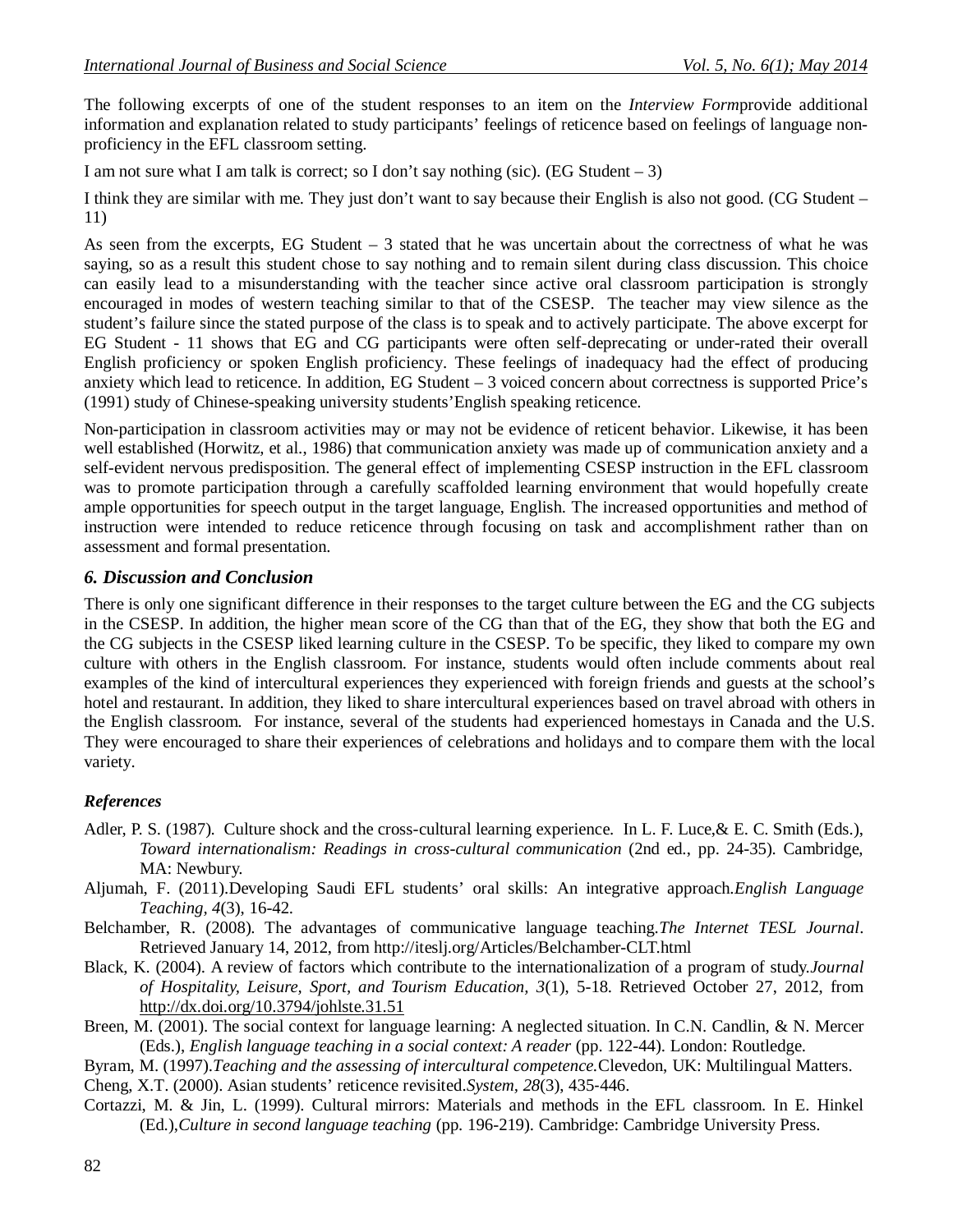- Debashish, B. (2010). Asian students' perceived passivity in the ESL/EFLclassroom. *Language in India, 10*(10), 150-179.
- Duckworth, E. (1987). *'The having of wonderful ideas' and other essays on teaching and learning*. New York: Teachers' College Press.
- Fu, D.L. (1991). A process class room through the eyes of an outsider. *Language Arts, 68*, 121-123.
- Gordon, E. (Ed.) (1964).*Review of research in education*. Washington: AERA.
- Hall, J.K. (1999). A prosaics of interaction: the development of interactional competence in another language. In E. Hinkel (Ed.) *Culture in second language teaching and learning* (pp. 137-151). Cambridge: Cambridge University Press.
- Hall, J.K., &Verplaeste, L.S. (Eds.) (2000) *Second and foreign language learning through classroom interaction.*Mahwah, N.J.: LawrenceErlbaum.
- Horwitz, E. K., Horwitz, M. B., & Cope, J. (1986).Foreign language classroom anxiety.*The Modern Language Journal,70*(ii), 125-132.
- Kachru, Y.,& Nelson, C. (2006). World Englishes in Asian contexts. Hong Kong: Hong Kong University Press.
- Karavas-Doukas, E. (1996). Teacher identified factors affecting theimplementation of an EFL innovation in Greek public secondaryschools. *Language, Culture and Curriculum, 8*(1), 53-68.
- Kim, Y.Y. (1991). Intercultural communication competence: A systems-theoretic view. In S. Ting-Toomey, &F. Kerzennyi (Eds.), *International and Intercultural Communication Annual*(pp. 259-275). Newbury Park, CA.: Sage.
- Kim, Y. Y. (1992, May). Development of intercultural identity. Paper presented at the annual conference of the International Communication Association, Miami FL.
- Kim, Y.Y. (1997). Intercultural personhood: An integration of Eastern and Western perspectives. In L. A. Samovar, & R.E. Porter (Eds.), *Intercultural communication: A reader* (8<sup>th</sup> ed., pp. 434-447), Belmont, CA.: Wadsworth.
- Kim, Y.Y. (2001). *Becoming intercultural: An integrative theory of communication and cross-cultural adaptation.* London: Sage Publications, Inc.
- Kojima, K. (2004). Getting reticent students involved in communicative English classes. *Takamatsu National College of Technology Journal, 39*, 71-79.
- Kramsch, C. (1993).*Context and culture in language teaching.*Oxford:Oxford University Press.
- Kramsch, C. (1998). *Language and culture.* Oxford, UK: Oxford University Press.
- Lee, G. (2009). Speaking up: Six Korean students' oral participation in class discussionsin U.S. graduate seminars.*English for Specific Purposes*, *28*, 142-156. Retrieved on April 10, 2012, from doi:10.1016/j.esp.2009.01.007, http://dx.doi.org/10.1016/j.esp.2009.01.007
- Lee, W.,& Ng, S. (2010). Reducing student reticence through teacher interaction strategy.*ELT Journal Advance Access*.doi:10. 1093/elt/ccp080.
- Liu, J. (2001). *Asian students' classroom communication patterns in U.S. universities: An emic perspective.*  Westport, CT: Greenwood Publishing.
- McDermott, R.,&Gospodinoff, K. (1981). Social contexts for ethnic borders and school failure.InH. Trueba, G. Guthrie, & G. Au (Eds.), *Culture and the bi-lingual classroom*( pp.212-230). Rowley, MA: NewburyHouse.
- Nakatani, Y. (2005). The effects of awareness-raising instruction on oral communication strategyuse.*The Modern Language Journal*, *89*, 76–91.doi:10.1111/j.0026-7902.2005.00266.x
- Nataatmadja, I., Sixsmith, A., & Dyson, L.E. (2007). *Improving class participation byAsianstudents.* Paper presented at the 2007 IRMA International Conference.
- Nation, I.S.P. (2000). Creating, adapting and using language teaching techniques. *English Language Institute Occasional Publication No. 20*. Victoria, University of Wellington.
- Oberg, K. (1960). Cultural shock: Adjustment to new cultural environment. *Practical Anthropology, 7*, 177-182.
- On, L. W. (1996). The cultural context for Chinese learners: Conceptions of learning in the Confucian tradition. In D. Watkins, & J.B. Biggs (Eds.), *The Chinese learner: Cultural, psychological and contextual influences* (pp. 25-41). Camberwell, Melbourne, Victoria, Australia: ACER.
- Parry, K. & Su, X. (Eds.) (1998). *Culture, literacy, and learning English: Voices from the Chinese classroom.* Portsmouth, N.H.: Boynton & Cook.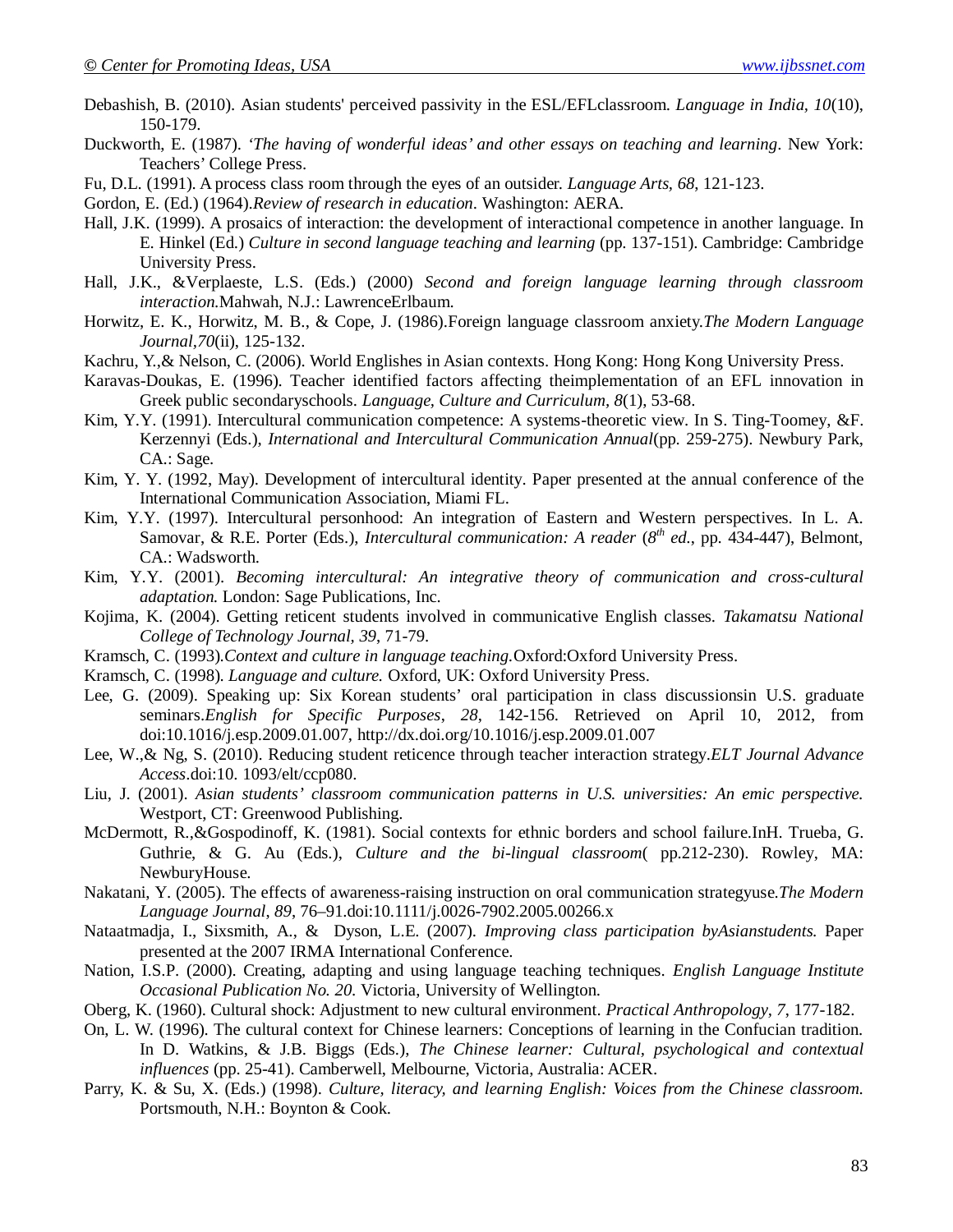- Price, M.L. (1991). The subjective experience of foreign language anxiety: Interviews with highly anxious students. In E.K. Horowitz,& D.J. Young (Eds.), *Language anxiety: From theory and research to classroom implications* (pp. 101-108). Trenton, NJ: Prentice Hall.
- Richards, J. C.,& Schmidt, R. (2002). *Longman dictionary of language teaching & applied linguistics (3rd ed.)*. Boston, MA: Pearson Education, Ltd.
- Teske, R. H. C., & Nelson, B. H. (1974). Acculturation and assimilation: A clarification. *American Ethnologist*, 1(2), 351–367. doi: 10.1525/ae.1974.1.2.02a00090
- Ting-Toomey, S. (1985).Toward a theory of conflict and culture. In W. B. Gudykunst, L. B. Stewart, & S. Ting-Toomey(Eds.), *Communication, culture, and organizational processes* (pp. 71-86). Beverly Hills, CA.: Sage.
- Tsai, T. H. (2007). *Taiwanese educators' perspective on theimplementation of the new English education policy.*Unpublisheddoctoral dissertation, Alliant International University.
- Tsui, A.B.M. (1996). Reticence and anxiety in second language learning. In K.M.Bailey,& D. Nunan (Eds.),*Voices from the language classroom*(pp. 145-167). New York: Cambridge University Press.
- Upton, T. A. (1989). Chinese students, American universities, and cultural confrontation.*Minnesota TESOL Journal, 7*, 9-28.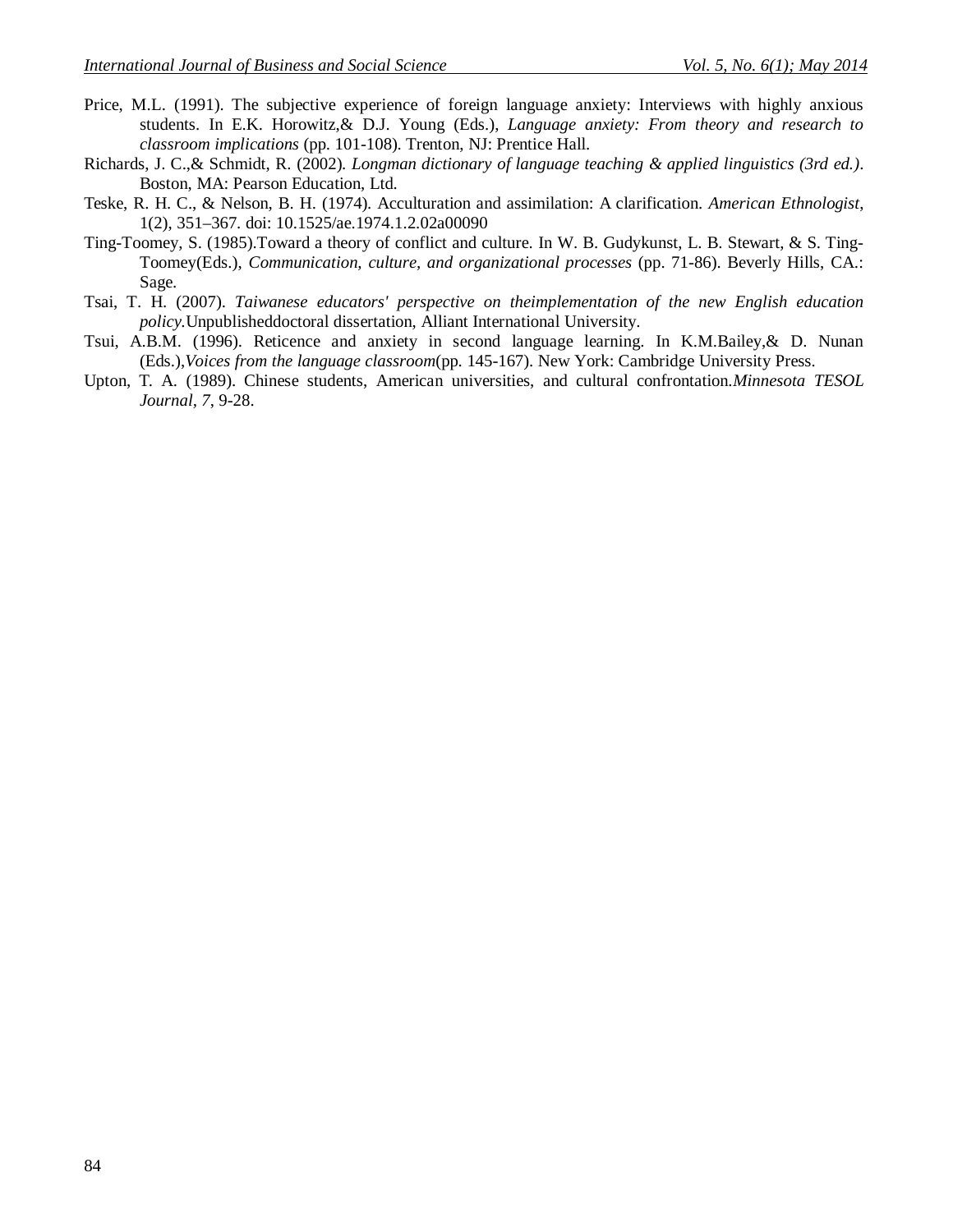# **Table 1: Comparison of the CG's and the EG's Responses to the Target Culture in the CSESP**

| <b>Item</b>                                                                 | Group                  | ${\bf N}$ |      | M    | SD   |          |      |  |
|-----------------------------------------------------------------------------|------------------------|-----------|------|------|------|----------|------|--|
| 1. Culture is an interesting topic for my English learning.                 | CG                     | 29        |      | 3.90 | .77  | 1.229    | .225 |  |
|                                                                             | $\operatorname{EG}$    | 24        |      | 4.17 | .82  |          |      |  |
| 2. Culture is a practical topic for my English learning.                    |                        |           |      |      |      |          |      |  |
|                                                                             | $\mathbf{C}\mathbf{G}$ | 29        |      | 3.86 | .74  | .716     | .477 |  |
|                                                                             | EG                     | 24        |      | 4.00 | .66  |          |      |  |
| 3. I like to compare my own culture with others in the English classroom.   | CG 29                  | 3.62      |      | .94  |      |          |      |  |
|                                                                             | EG 24                  | 3.71      |      | .96  |      | .335     | .739 |  |
| 4. I like to share my culture with others in the English classroom.         |                        |           |      |      |      |          |      |  |
|                                                                             | CG                     | 29        |      | 3.41 | .87  | 1.472    | .147 |  |
|                                                                             | $\operatorname{EG}$    | 24        |      | 3.75 | .79  |          |      |  |
| 5. Cultural activities increase my motivation to learn English.             |                        |           |      |      |      |          |      |  |
|                                                                             | CG                     | 29        |      | 3.62 | .90  | 1.882    | .066 |  |
|                                                                             | EG                     | 24        |      | 4.08 | .88  |          |      |  |
| 6. Cultural activities help prepare for my professional careers.            | CG                     | 29        |      | 3.86 | .69  |          |      |  |
|                                                                             | EG                     | 24        |      | 4.04 | .91  | .796     | .430 |  |
| 7. Cultural activities can help improve my English Learning.                |                        |           |      |      |      |          |      |  |
|                                                                             | CG                     | 29        |      | 3.90 | .87  |          |      |  |
|                                                                             | $_{\rm EG}$            | 24        |      | 4.08 | .83  | .864     | .392 |  |
| 8. Singing English songs helps broaden my knowledge of the target culture.  |                        |           |      |      |      |          |      |  |
|                                                                             | CG                     | 29        |      | 4.13 | .64  | 1.560    | .125 |  |
|                                                                             | EG                     | 24        |      | 4.42 | .65  |          |      |  |
| 9. Cultural activities help increase my participation in class discussions. |                        |           |      |      |      |          |      |  |
|                                                                             | CG                     | 29        |      | 3.72 | .70  | 1.65     | .104 |  |
|                                                                             | $_{\rm EG}$            | 24        |      | 4.04 | .69  |          |      |  |
| 10. Cultural activities help increase my interests in English learning.     | CG                     | 29        |      | 3.93 | .70  |          |      |  |
|                                                                             |                        |           |      |      |      | $-.280$  | .780 |  |
|                                                                             | EG                     | 24        |      | 3.88 | .74  |          |      |  |
| 11. The more cultural shocks I have, the worse I learn English.             | CG                     | 29        |      | 2.86 | 1.09 |          |      |  |
|                                                                             |                        |           |      |      |      | $-1.054$ | .297 |  |
|                                                                             | EG                     | 24        |      | 2.58 | .83  |          |      |  |
| 12. I regard cultural shocks as barriers for my English learning.           | CG                     | 29        |      | 3.10 | .67  |          |      |  |
|                                                                             | EG                     | 24        |      | 2.75 | .68  | $-1.899$ | .063 |  |
| 13. I hope my teachers can interpret cultural shocks in English classes.    |                        |           |      |      |      |          |      |  |
|                                                                             | CG                     | 29        |      | 3.52 | .99  |          |      |  |
|                                                                             | EG                     | 24        |      | 3.33 | .64  | $-819$   | .417 |  |
| 14. I can figure out some cultural shocks by observing.                     |                        |           |      |      |      |          |      |  |
|                                                                             | $\rm CG$               | 29        | 3.55 | .83  |      |          |      |  |
|                                                                             | EG                     | 24        | 3.71 | .75  |      | .722     | .474 |  |
| 15. I can figure out some cultural shocks by reading.                       |                        |           |      |      |      |          |      |  |
|                                                                             | $\mathbf{CG}\xspace$   | 29        |      | 3.55 | .63  |          |      |  |
|                                                                             | EG                     | 24        |      | 3.71 | .81  | .775     | .443 |  |
| Overall                                                                     | CG                     | 29        |      | 3.64 |      |          |      |  |
|                                                                             | EG                     | 24        |      | 3.75 |      |          |      |  |

*Note.*1.  $N =$  Sample Size,  $M =$  Mean,  $SD =$  Standard Deviation2. \*Significance level < .05